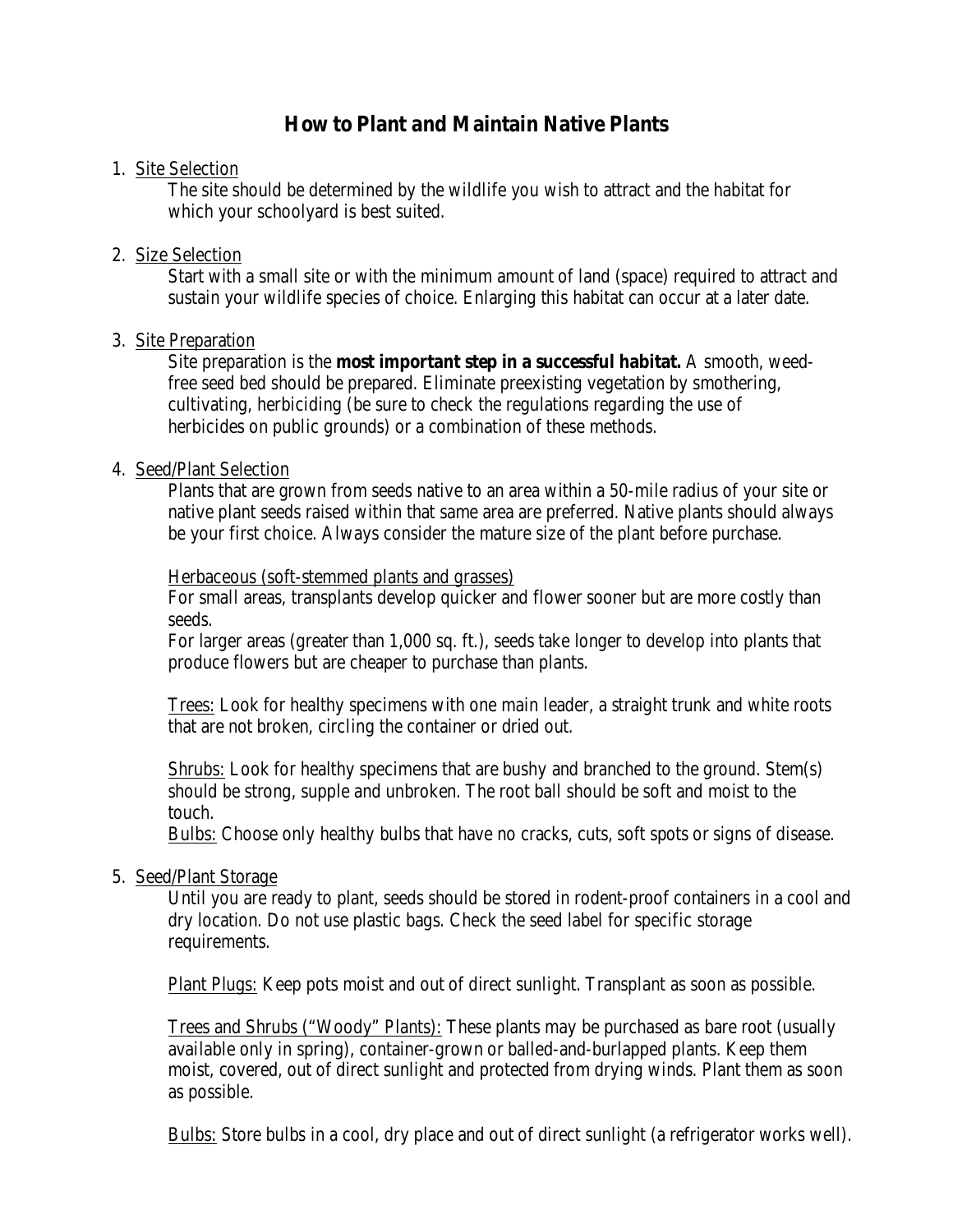# 6. Planting Dates

Herbaceous: Transplants are best when planted in the spring. Seeds may be planted in late spring, early summer or fall. If planted in fall, they should be planted late enough to avoid germination, usually after the first killing frost.

Trees and Shrubs: Trees and shrubs are best planted in fall with spring as the second choice. If they are bare-rooted plants, they should be planted in the spring, immediately after purchase. Bulbs: Plant when soil temperatures fall below 60°F, generally in late October to early November, but definitely before the ground freezes.

# 7. Seeding/Planting Rates

Planting and seeding rates vary according to the habitat and desired outcome.

Herbaceous

General: Seeds by weight: 20 lbs./acre or 40 seeds/sq. foot, if hand broadcasting Transplants: spacing one to three feet apart

Prairies: 50 percent-70 percent grass seed and 50 percent-30 percent wildflower (forb) seeds or transplants

Trees and Shrubs: Consider available space and mature size (height and width). Bulbs: Follow directions on packaging for desired effect.

### 8. Planting Methods

Follow the planting instructions that accompany your plant materials.

# General Instructions

Herbaceous: Water regularly for the first six to eight weeks for 15-30 minutes in the early morning.

- Seeds: Hand broadcast, if the area is less than an acre or two in size. Use mechanical seed planting with a no-till drill for larger areas. Make sure there is good seed-tosoil contact. Use a roller or have the students walk over the site.
- Transplants: Place transplants deep enough in the soil so that the bud/crown is one inch below the soil. Gently compress the soil around the plant. You may want to mulch with two to three inches of weed-free straw or other mulch to retain moisture and keep weeds under control.

Trees and Shrubs: Water slowly and thoroughly after planting and for the entire first year. Follow the planting instructions that accompanied your purchase. General instructions may be found on the "Woodland/Open Woodland (Savanna)/ Edge" section of the Habitats handout. Mulch with two to three inches of wood chips or bark, out to the drip line, but do not let mulch touch the trunk.

Bulbs: Keep the soil moist (about one inch of water per week during dry spells), but do not overwater.

General Rule: Plant bulbs twice as deep as they are tall. It is best to prepare the entire bed area rather than use a bulb planter. The planted area may be covered with three inches of mulch. There is no need to fertilize native bulbs. Consult specific instructions on the packaging.

9. Weed Control: Weeds strongly compete with your planting material for water, light and nutrients, so their elimination is essential. Shallow cultivation is recommended for weed control until planting.

### **Herbaceous**

First Year: Disturb the soil as little as possible. Cut off large weeds with shears to avoid seed drop.